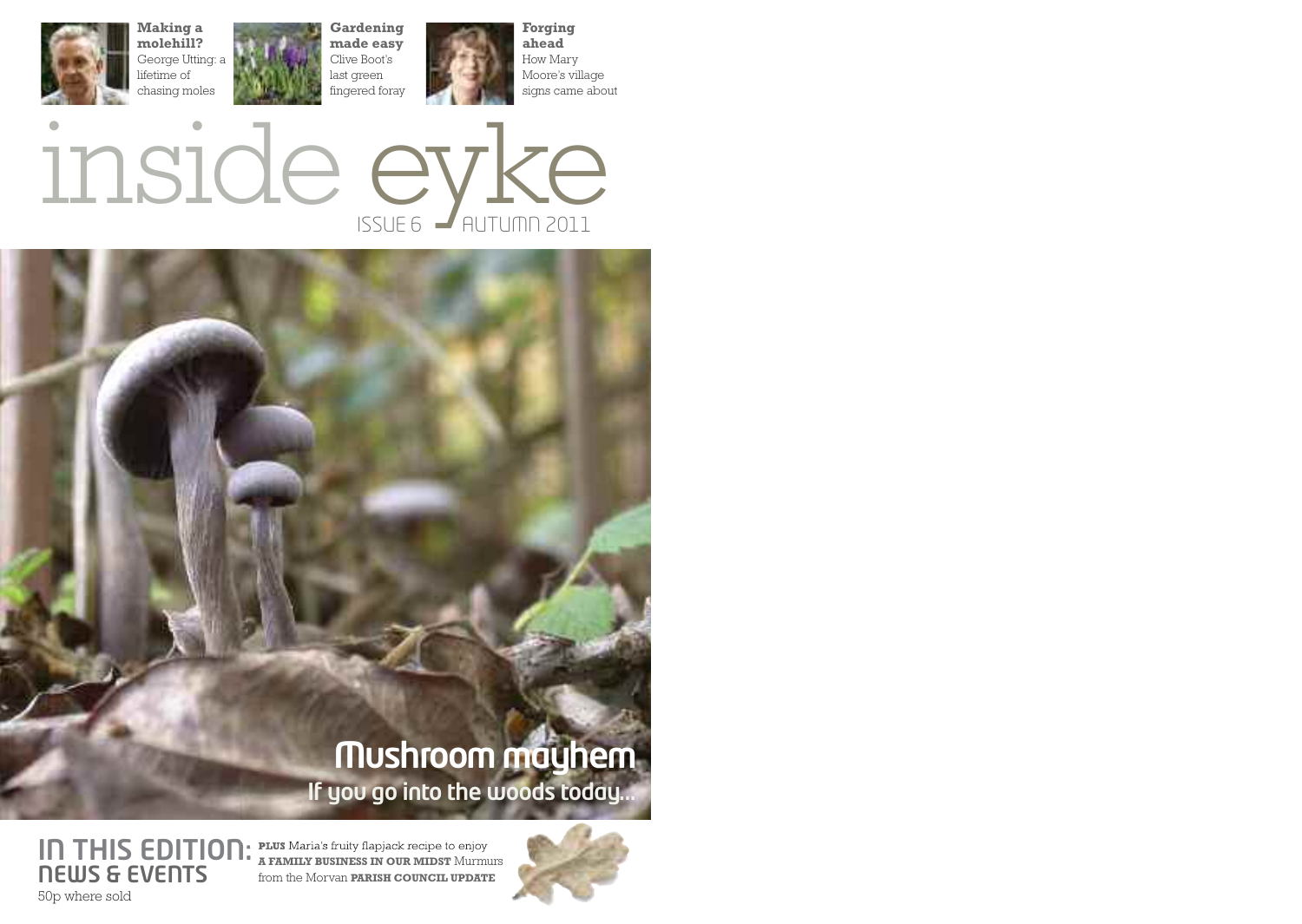

Have your hair done in the comfort of your home

Tel 01394 380 541



- **Woodbridge, Suffolk, IP13 6DH Telephone: 01394 388 777**
- Montessori education in a brand new purpose-built setting that has been designed to provide an active & dynamic environment for 21/2 to 5 year olds
- Opening hours: Monday to Friday 8.30am to 3.30pm
- Government funded sessions available. •
- All staff members are fully qualified and experienced Montessori teachers

**Email: [learning@rectorygardenmontessori.co.uk](mailto:learning@rectorygardenmontessori.co.uk)**





## EDITOR's letter



The Bentwaters planning application C10/3239 is very soon to be decided and Eyke Parish Council have always been deeply concerned over the increase of traffic. particularly HGVs, through the village

Eyke Parish Council's engagement ofTMS Consultancy has been well justified as the Bentwaters ParksTraffic Assessment would appear to have been based on two days of observations.

For a site of 390 hectares, within the AONB that has the potential to be the largest industrial site in Suffolk, this was considered to be unsatisfactory, so the employment of a independent traffic expert was considered necessary to have a proper traffic assessment.

It was considered thatTRICS (trip rate information computer system) should have been utilised.Itis the tried and tested method of determining how much traffic each building use class will generate and is the system that challenges and validates assumptions about the transport impacts of new developments.Itis the national standard system of trip generation and analysis in the UK and is used as an integral and essential part of the Transport Assessment process.

TheTMS ConsultancyTRICS report shows that the Developer's Traffic Assessment is understated by a factor of three. The TMS ConsultancyTRICS report predicts 1,814 vehicle movements per day, as opposed to the 661 vehicle movements per day predicted in the Developer's Traffic Assessment, which without question is a huge difference and gives Eyke Parish Council cause for great concern. It is understandable that the

owners/developers wish to maximise their wealth and profits but will it be by sacrificing the village to traffic – probably!

Itis with sadness that*Inside Eyke* will lose the services of its present Treasurer, Clive Boot.Clive and Jackie are moving to be closer to their family. Clive was one of the key persons in getting the magazine going and will be sorely missed. Isabelle is brayely

stepping in to fill this vital role.

I have only been the temporary Editor of the magazine and feel that itis time for some new thinking. So the magazine also requires an Editor.Is there anyone prepared to fill this post? Itis a small

group that put the magazine together and I am happy to help out butif you would like to take this role on please contact us by email at

insideeyke@hotmail.co.uk Send articles and letters to 195The Street, Eyke or email to the same address as above. **❉**

Volunteersandcontributions to Ron Cushing, 195The Street Eyke01394460775 [insideeyke@hotmail.co.uk](mailto:insideeyke@hotmail.co.uk) Next edition December Final date for submissions 1 NOVEMBER 201 Design Aardvark Multimedia www.virtualaardvark.com Printing Gipping Press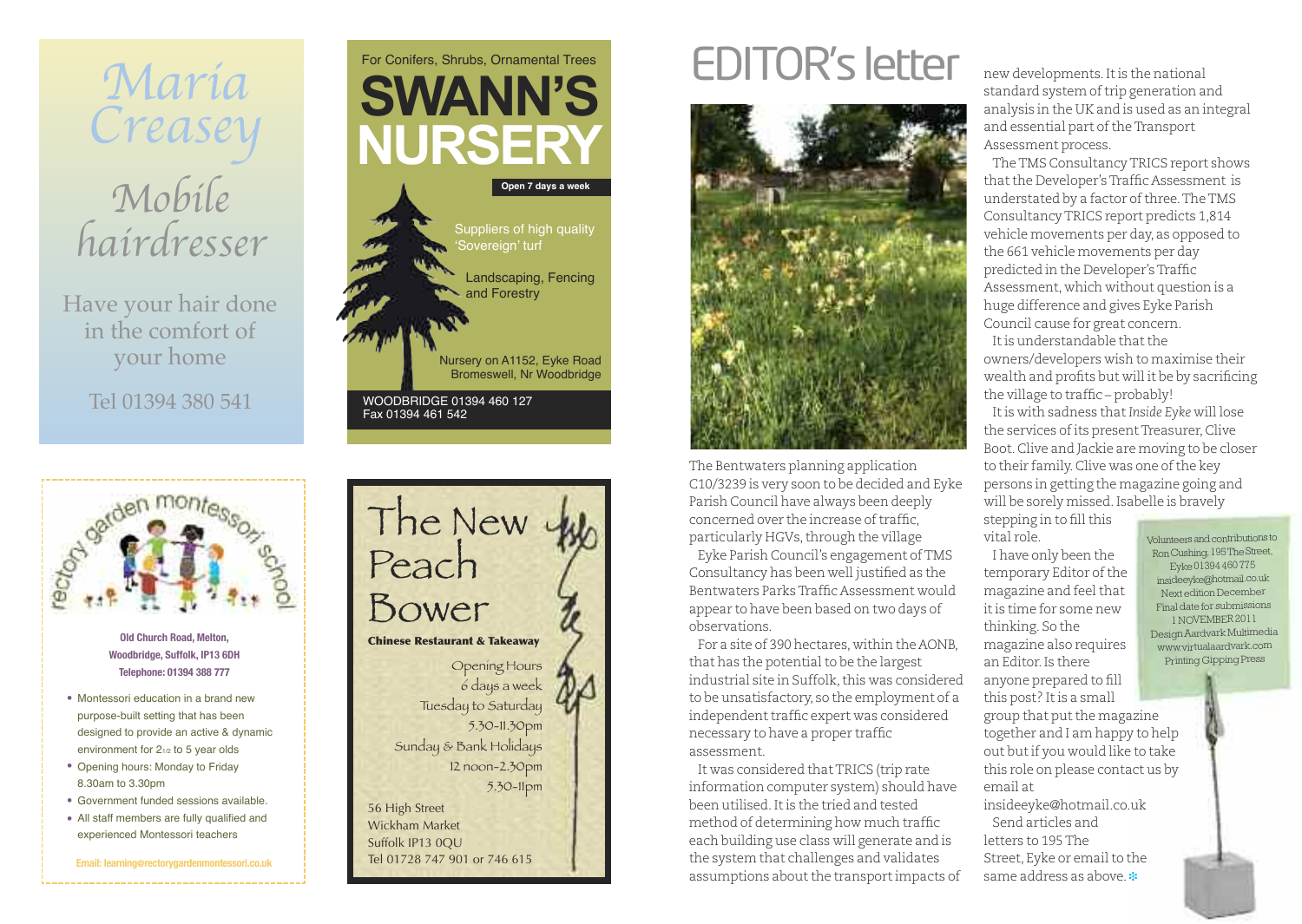

**Village Fete** For only the second time in the thirty odd years. thatI have been involved with the fete, the decision was taken to hold it in the village hall.The weather leading up to it had been dreadful and the putting up of marquees would have been very difficult.I know that the Brigginshaws, who very kindly let us have the use of their wonderful garden, were disappointed and hope that they let

us return next year when, hopefully, the weather is kinder to us!! While the figures are down on previous years a good number of people turned out and Itake

#### Dear Editor

My partner and I have lived in the village (Church Lane) for nearly three years, we have an 11 month old son - after reading the latest addition of'Inside Eyke',I couldn't agree more that the recreation ground needs someTLC! It would be so lovely to be able to walk down to the forest and have a play area for my son,maybe a picnic/BBQ area or football pitch - its such a wasted area at the moment, having walked there this afternoon, you have to be careful where you step from all the dog mess – not nice, but I guess it doesn't help that there aren't any dog litter bins!

My son loves going out in the buggy, its a great way to get some fresh air and exercise but really there is no where to 'walk' in Eyke, at the moment I go to my parents house on the base at Sutton, because you can have a nice long walk around the estate and there are several play area's butit would be so wonderful to have something in Eyke for the kids! Maybe we could ask DIY SOS to come and do a 'Community Build'for us! Failing that, I would be very much in support for raising funds for the recreation ground to come back to life! **Carly Bedingfield, Simon Sutton & Haiden Sutton**

What do Eyke folk suggest for the recreation ground,lets have your ideas –Ed

this opportunity of thanking them and all the helpers who make it such a memorable day.I would like to thank Crawford Mair and his fellow musicians for entertaining us and give a special mention to Jean Dickey and her helpers on the cake stall who raised a record £217.20. A grand total of £1437.48 was raised with half of the proceeds going to the church and half to the village hall.**MJF**

## **David Houchell BUILDING DESIGN CONSULTANT**

For all your Planning **Requirements** New Buildings, Extensions Disabled Facilities Advice and Reports

*Weekend appointments available for initial consultations*

#### (01394) 388 388

Website: www.houchell.com E-mail: enquiry.houchell@btinternet.com

#### **Eyke Fete 2011**

It was a dark and stormy night and the following afternoon, Sunday 17 July, wasn't a great deal better. In factthe weather was awful the whole weekend and FeteMeister Mike Fisher called the situation correctly when he made the decision to operate this year's Eyke Fete from the Village Hall, rather than its usual venue across the road atThe Old Rectory gardens.

It was the first time since the mid 80s that the fete had to be brought inside and the stalwart residents of Eyke and surrounding parishes made the best of the occasion. The tone ofthe afternoon was set by the Caterers In The Community (Bradford John, Mac and Boy Richard).Their jovial and deeply intellectual contributions from the burger and cold drinks stand were a good preparation for the noisy and convivial atmosphere of the hall.

There was a really good attendance and much catching up between friends and mutual acquaintances and the proceedings within were ably assisted by Crawford and

his musical gang on vibes.

Lack of space prevented some of the usual attractions from being set up and so financial records were never going to be broken but a very creditable £1,437.48 was taken in total. Half of this sum goes to the Church and half to the Village Hall, both of which are in constant and dire need of funds.

Itis safe to say everyone who attended enjoyed themselves and credit (in no particular order) goes to all those who worked so hard to provide the draw, teas, cakes, produce, burgers/cold drinks, tombola, teddy bear tombola, the sweet game, the train game and face painting.

Over the last few years, many villages all over the country have witnessed the demise oftheir assets, resources and events. Eyke continues on a roll with a vibrant school, shop, church and pub and the annual fete contributes more than just financially to Eyke's well-being. Weather permitting,Nicki and Oliver at the Old Rectory will once again happily host next year's occasion. See you there!

Concert by the Savoy Singers On Saturday 1st October 2011 at 7.30pm there will be a Concert Party in Eyke church celebrating English Music. This will be performed by the Savoy Singers and will be a great opportunity to hear music ranging from Elizabethan times to the present day. Tickets will be £6, to include a half time glass of wine, and some of the proceeds will go to a local charity. Tickets are available from Mike Fisher on 01394 460 494 or by email at fishertwogates@lineone.net.

#### **Fruity flapjack Maria Hassan**



8 tbsp Golden Syrup 250g butter 330g porridge oats 100g s/r flour

Melt butter with golden syrup, remove from heat and mix in flour, dried or chopped fruit and porridge oats.

Place into flan type dish and bake in a preheated oven  $180^{\circ}$ C gas mark 5 for 20 minutes or until lightly golden.

Leave to cool slightly before cutting into portions and removing. At school it is served warm with custard.

150g dried or chopped fruit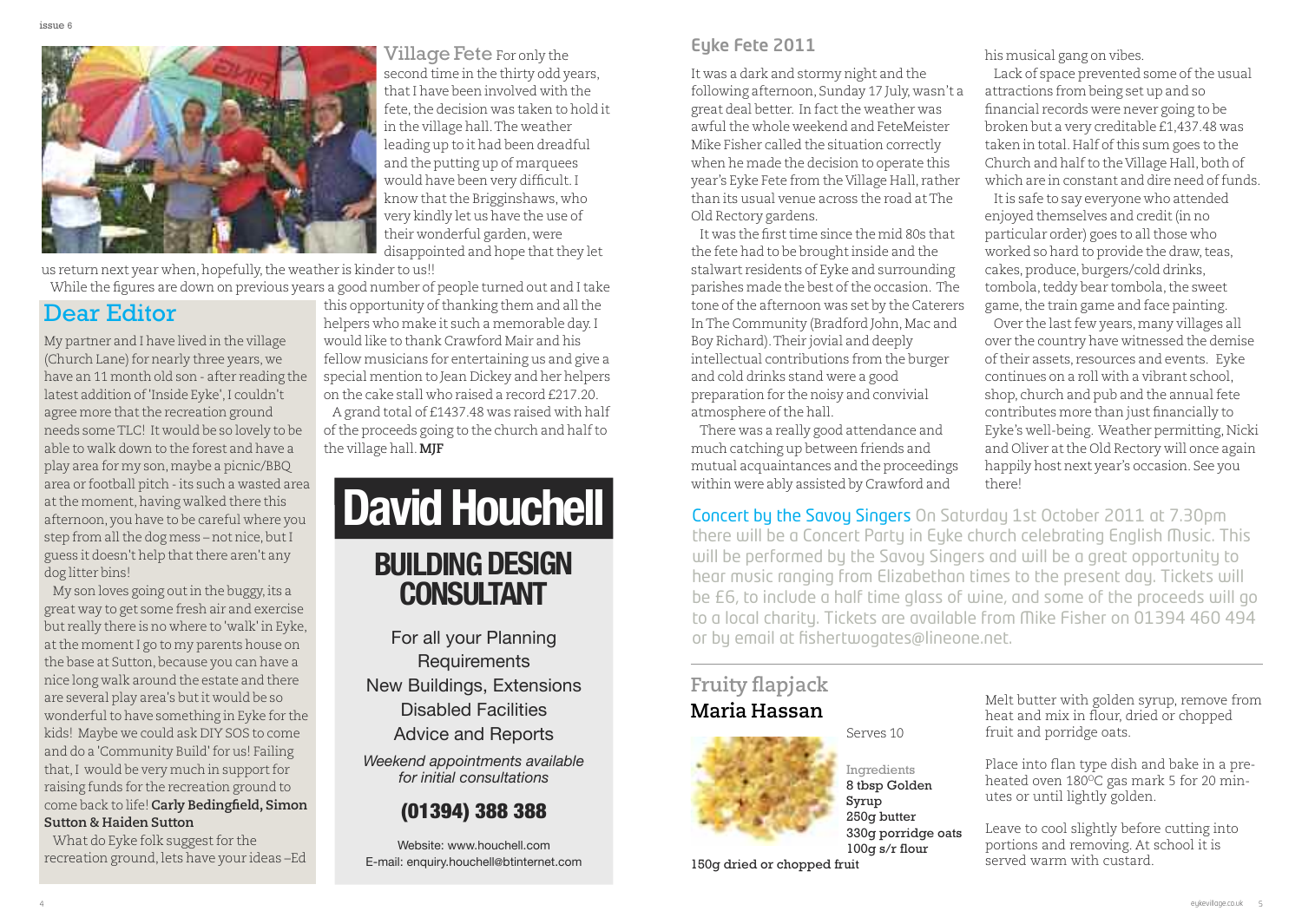

## TeamworkattheForge

ary Moore lives in an old cottage attached to the now derelict forge in the village of Brandeston.Mary is an amazing lady with a wealth of talent... …butI'll let Mary tell her own story... any Moore lives in an old cottage Hector's trade then covered all sides of the highly-skilled tradesman Terry Pearce ends, rough-hew them lattached to the now derelict forge blacksmith's craft; the all-important in the vil

It was unlikely sequence of events that brought me, a 17-year-old art student from Hertfordshire, to the village of Brandeston in Suffolk in 1951.The friend whom I was visiting took me around the village to see some of the places and people of interest and among these was the blacksmith, Hector Moore, in his forge. Our own bit of history was made that day, as three years later we were married.A widow now since 1999, here I am still, with memories of 44 years working together on commissions which neither of us could achieve alone, this is where I gained the greatest satisfaction – being part of that team.

Hector's trade then covered all sides of the blacksmith's craft; the all-important agricultural work, equally vital horse shoeing, and ornamental work which increased steadily from small beginnings. This was where my contribution came in as I was soon able to channel my art training into design for metalwork, learning as I went along.Many's the time I would produce a design for some decorative item, for Hector and the lads to look at dubiously and say 'Ye-es,but how are you going to fix it?' I would annoy them by saying'I'm not going to fix it, you are!' And somehow they always did.

With us, the Village Sign era began in 1969 when Easton W.I. approached us requesting a design for a sign.By this time we had begun to introduce decorative castings into our work, combined with the forged steel, and this proved invaluable for the pictorial



panels on village signs.In the case of Easton this almost designed itself, having the Easton Harriers and the famous crinkle-crankle wall. I always felt that a village sign should include features unique to that particular village and Ithink this was achieved in most cases. Most often the layout of the design was left to me using photographs and references supplied by the village committee,but sometimes they would produce their own design.

Usually we were happy to collaborate with the artist(amid the inevitable cries of'How are you going to fix it?')

Hector's health began to fail in the late 1980s and in 1991 our good friend and highly-skilled tradesmanTerry Pearce gradually took on the ironwork,beginning





with theTown Sign for Framlingham.After the loss of Hector in 1999 enquiries continued to come in and,thanks toTerry,I was able to continue with the work until we made our last Village Sign, which was for Brundish, in 2008. That brought the total up to 50, which seemed a good moment to 'sign off!'

They have been good years and I have been privileged to play my partin the last working years of Brandeston Forge.

I often think of the chain of circumstances that brought me here, seemingly by coincidence. However, the words of Shakespeare come to mind and seem to sum it up – "There's a divinity that shapes our ends, rough-hew them how we will"….and I

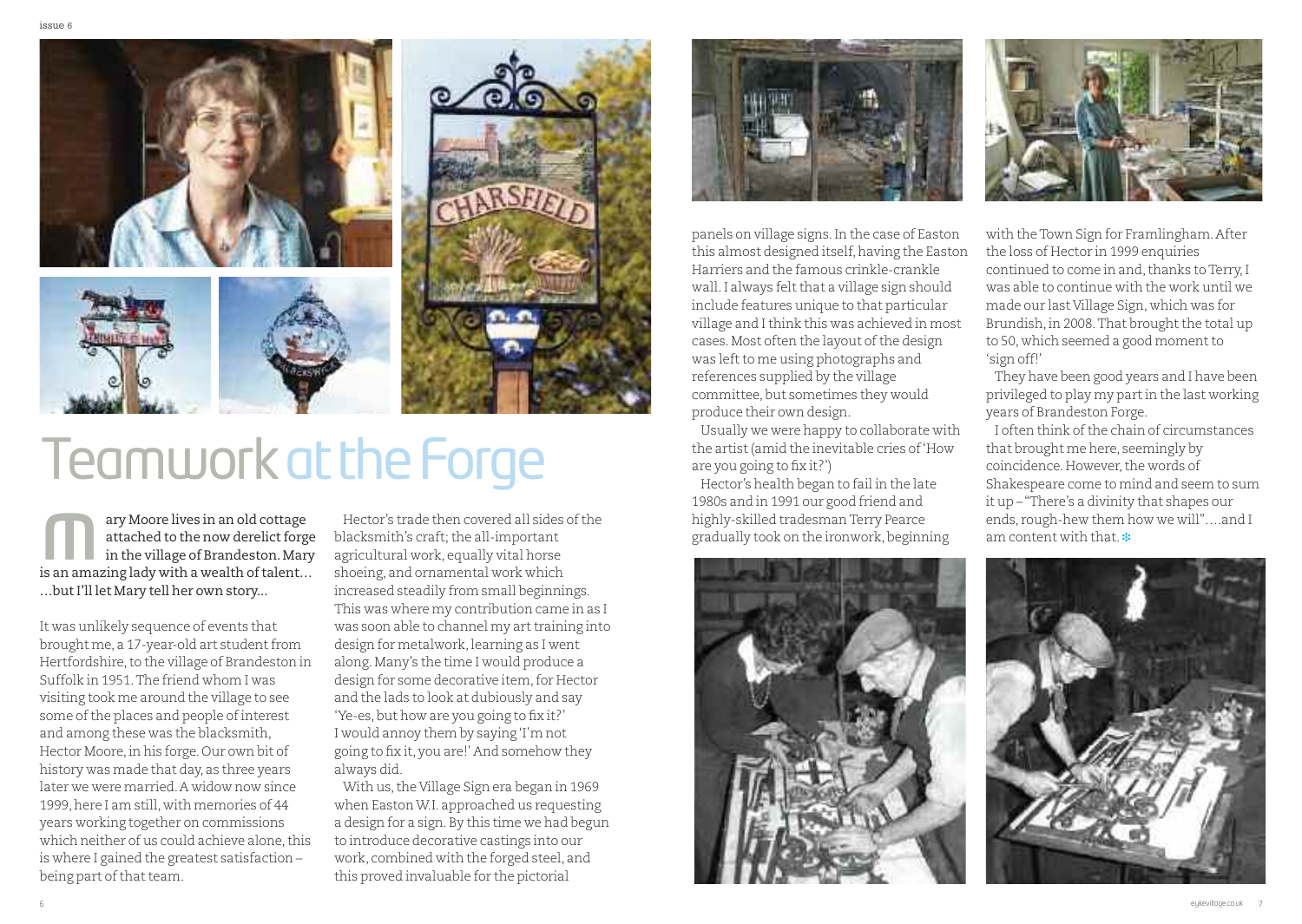## **Swann's Nursery** A family business

Swann's Nursery is a long-established business, situated just outside the village. Started 55 years ago by Les Swann the business has expanded and changed over the years







es was originally involved in the timber trade producing pulp for paper and furniture before starting his nursery business.

The nursery consists of 35 acres of very light and sandy soil.The first 4.5 acres were purchased in 1963 and adjoining pieces of land purchased as they became available. Greenhouses and poly tunnels were added, as well as a potting machine to speed up production.The October 1987 hurricane wrecked all the poly tunnels, including the metalwork, and damage to the roofs of many buildings occurred. 95% of the container stock was blown over, meaning over a

quarter of a million plants had to be stood upright again – that kept staff busy! Considerable damage was caused to trees and shrubs,fortunately deciduous shrubs pulled through though damage to evergreens was more catastrophic.

In 1990 a third borehole was sunk 70 feet into the ground to produce 1200 gallons of water per hour to help water individual pots through the newly installed'spaghetti' lines.

The nursery grows a huge range of plants, with 500 different shrub varieties, 100 herbaceous, 100 trees, plus a range of fruit trees and hedging and Christmas trees. There are four acres of container grown

plants alone.Around one million plants are grown in the nursery each year.The landscape department has expanded and Swann's specialise in woodland planting as well as hard and soft landscaping for homes or housing estates. Election and furniture before starting his and furniture before starting his and scheme and husband Nick Peecock<br>
Land Scape department has expanded and<br>
and furniture before starting his considerable damage was caused to

> Leslie Swann is now semi-retired and is assisted by daughter Caroline and her husband Nick Peecock, together with seven full-time staff and a secretary. In 1998 a house for Caroline and Nick was built near the entrance to the nursery, with the shell/structure completed by a builder and the interior completed by Nick and Caroline themselves.In 2009 Nick and Caroline

Visit [Eykevillage.co.uk](http://www.eykevillage.co.uk) for all pictures from this edition, plus a downloadable pdf version of all editions

opened a Caravan and Camping Club Certificated Site on the adjacent field which has become popular and successful.

The nursery is a real family concern and is open seven days a week for trees and plants, items from the well-stocked shop or just a bit offriendly advice from those'in the know'.

They can always be reached for help and advice for your planting needs on  $01394460127$   $\cdot\cdot\cdot$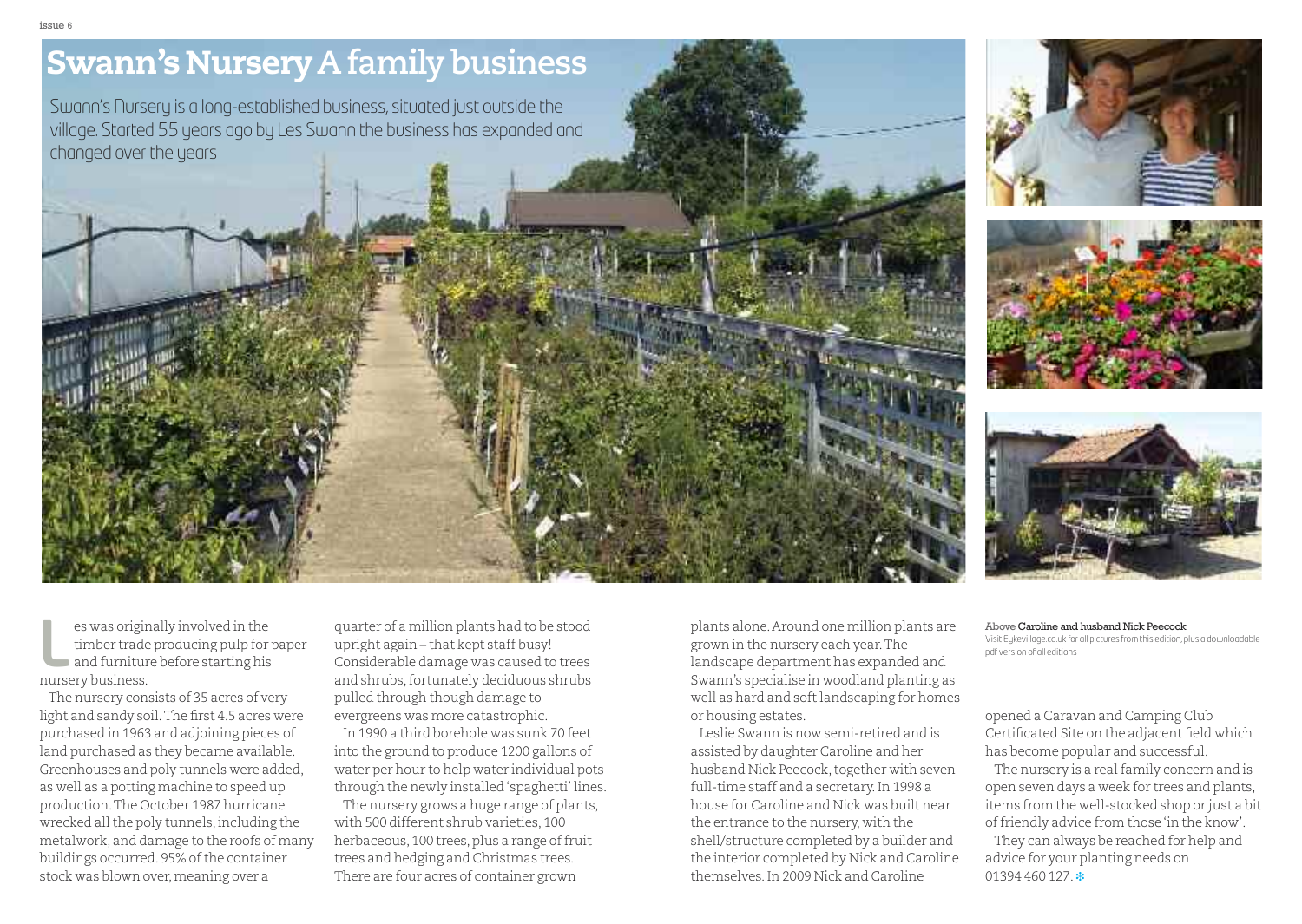

### Mushrooms on the march your lawn. It may have a fine circle of Fairy

Weather permitting, autumn is the time when mushrooms start popping up in our gardens, forests and fields writes Judy Clements

here are all sorts of fungi from moulds<br>and rusts to the large mushrooms<br>(Agarics) that most of us are used to.<br>There are agreed 2000 large mushrooms to be and rusts to the large mushrooms (Agarics) that most of us are used to. There are some 3000 large mushrooms to be found in the British Isles. It is these large mushrooms that are of interest to fungi specialists and mushroom-pickers alike. Agarics are particularly sensitive to environmental conditions – rainfall and warmth are particularly important – but many are restricted to specific trees or soil types.Most Agarics have gills which contain spores and the distribution of these spores is how mushrooms reproduce.

Contrary to popular belief there are few deadly poisonous fungi.The pure white Destroying Angel (Amanita Virosa) is deadly but extremely rare. However, the Death Cap (Amanita Phalloides above bottom left) is also deadly but common,I have found this species in the woods beside Eyke Recreation

Ground.Most of us recognise the Fly Agaric (Amanita Muscaria opposite top left) which is bright red with white spots.This mushroom contains a strong hallucinogen, similar to LSD, which affects the central nervous system but rarely causes death. In fact, the genus Amanita contain 24 varieties of which many are highly toxic. They are identified by the bulb at their base, white gills, ring on the stem and remains of a veil clinging to the cap (as in Fly Agaric's white spots) and should be avoided.

Death fromAmanita poisoning takes eight to twelve days starting with vomiting and diarrhoea but ultimately destroying the liver. There are a further eight or nine deadly species that severely affect the kidneys and digestive system.They are far more difficult to identify but are relatively rare.

Many of us are suspicious of'toadstools' yet see them around us all the time. Look on





Ring Champignons (Marasmius Oreades) growing there. The cap of this small fungus makes excellent seasoning insoups and stews.

Each year the old oak stump in Church Lane hosts a fine crop of Honey Fungus (Armillaria Mellea).This fungus spreads by long black cords beneath the bark of affected trees and is one of their most dangerous parasites.There is no cure for Armillaria Mellea yetthey are really good fried in butter with a little garlic!

Parasol Mushrooms (Lepiota Procera) abound in our area, standing in groups in pastures and woodland.With their tall stems and shaggy scales they are easily recognisable. Parasols are also highly regarded for the table.

Another sought-after variety is the Cep (Boletus Edulis), otherwise known as the Penny Bun.In continental markets this fungus is probably the mostimportant edible species.

Boletus have pores rather than gills and grow in broad-leaved or mixed woodland.



Visit [Eykevillage.co.uk](http://www.eykevillage.co.uk) for more pictures

They flourish beneath oaks in our part of Suffolk.

Our coniferous forests contain Pine Boletus or Slippery Jacks (Boletus Luteus).They too have yellow pores rather than gills as well as a slimy top to their caps.They are edible but are not of the best quality.

Mycology (the study of fungi) is a fascinating hobby.Mushrooms come in a plethora of colours – the red of Amanita Muscaria, the yellows and greens of the Russula genus and the delicate pink of Marasmius. Positive identification can be difficult without the aid of a microscope but you soon learn to recognise the common species simply by repetition.

There are many good books available to aid identification but the best one I know is *Mushrooms* by Roger Phillips.The important thing to remember is not to eat any mushroom unless you have positively identified it.

My introduction to fungi came many years ago when I went mushroom hunting in the early morning – field mushrooms, that is. By actually looking I suddenly became aware of the hundreds of different varieties of fungi in existence and quickly became a mushroom maniac.I'm still a mushroom maniac thirty years later. **❉**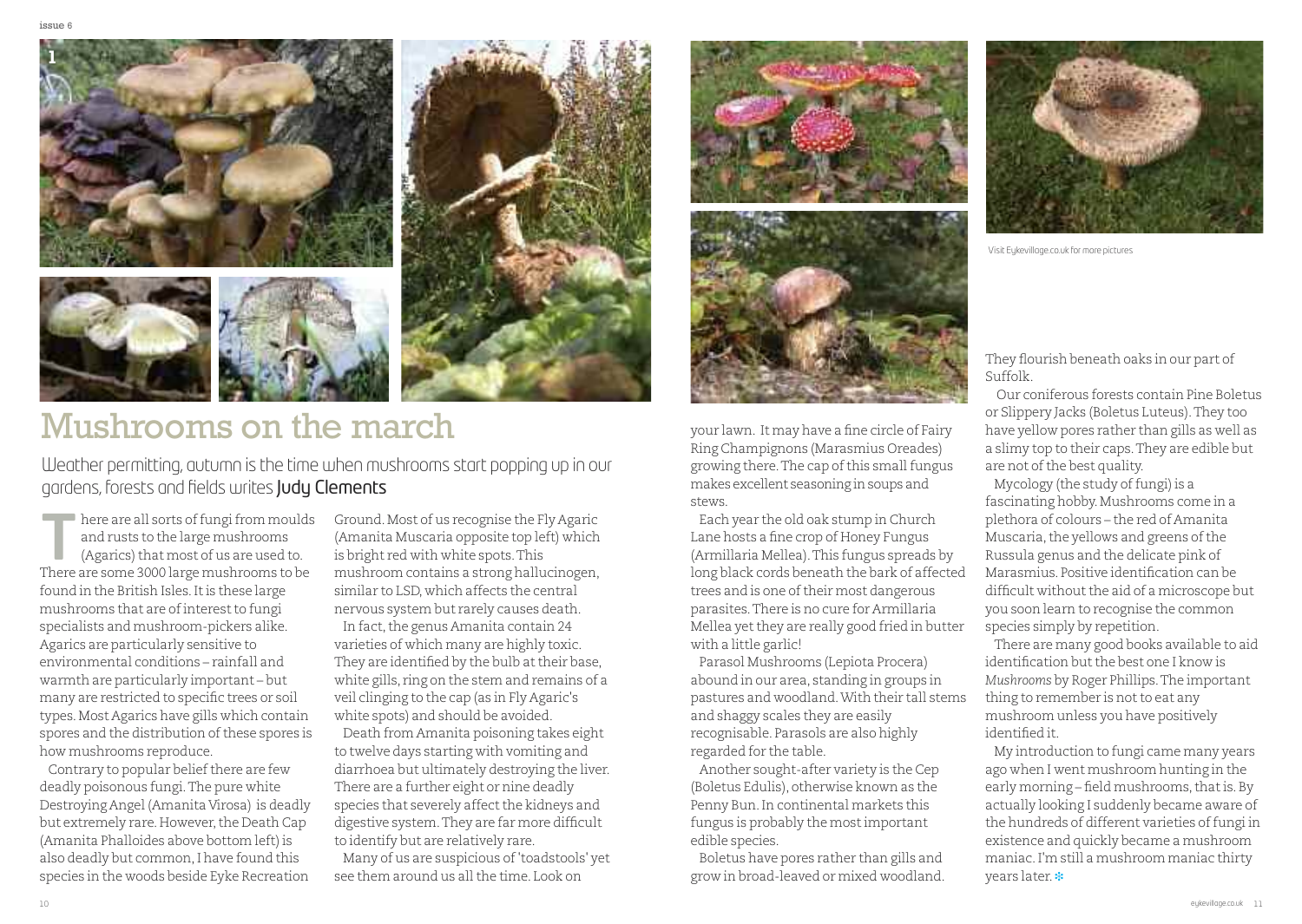

## Murmurs fromthe Morvan

ohn and Rosy Rabson moved intoThe Limes, Eyke,in 1978 with their little son, Hugo. Before his retirement John worked as a research engineer for BT at Martlesham. He is a former Chairman of Eyke Parish Council and Editor of The Warbler, the parish magazine.Rosy has worked in publishing, journalism, teaching and the law, and is the author of numerous books under her maiden name of Border. **J**

In August 2005 John and Rosy Rabson and their three-legged poodle, Gussie, emigrated to the Morvan, a beautiful and little-known part of Burgundy,leaving their goddaughter, Jane Jackson, to look after The Limes. This is their story :-

We had visited France several times a year for many years, and we chose the Morvan for the beautiful scenery, the remoteness from motorways and the absence of Brits uninterested in 'going native'.After much pleasurable househunting we chose Maré le Bas, a hamlet 10 minutes' drive from the

market town of Corbigny.

Georges and Carmela Delcros had commissioned local craftsmen to build the house 10 years before in the grounds of an old cottage where Georges had spent his childhood holidays.They used traditional materials, with oak beams and shutters and superb tiled floors.They documented every stage meticulously.When we clinched the deal they gave us an album of pictures and a CD ROM. And, as they were moving to a much smaller property, they sold us their wonderful oak furniture, including a refectory table 10 feetlong and three inches thick.

One thing they left behind which we did not appreciate was a beautiful house name engraved on slate:'Les Cénobites Tranquilles'.You need a working knowledge of French slang to pick up the pun: 'Laissez nos bittes tranquilles'translates roughly as 'Leave our willies alone'. Naughty Georges! Luckily Maré is so tiny that the postman has

no difficulty in locating us.

'Vacant possession on completion' does not seem to apply in the Morvan, because when we arrived ahead of our furniture, Georges and Carmela were still in residence.We lived peaceably under the same roof for a week,

#### Vacant possession on completion does not seem to apply in the Morvan

during which time Georges initiated John into the mysteries of the plumbing and heating and Carmela and I checked out the acre or so of garden and took turns to keep food on the table. Gussie made friends with Boris the next-door cat and the Delcros' cleaning lady,Yvonne, agreed to 'do'for us on Wednesday mornings.

The Morvan has never been a prosperous place.An important source ofincome, along with timber, was - until quite recently – wet nurses.The Parisian nobility and gentry did not breast feed. Instead, they imported sturdy peasant women to suckle the little aristocrat along with their own infant.I sometimes wonder if the mix-ups in The Gondoliers and HMS Pinafore had a basis in fact, and a little baby-swapping took place.

The Morvan is a National Park nowadays – think the Dales without the crowds – and there are lakes, forests and an amazing variety of châteaux, some open to the public but most still being enjoyed as private homes.And don't get me started on the churches!

We have red squirrels in our oak tree, bats behind our shutters and swallows nesting in our porch.The bird life is astonishing – last year we played host to a hoopoe, and in winter nuthatches and woodpeckers compete with the tits around the bird table. White Charolais cows and their calves graze in the field behind our house.Atthe right time of year a bull takes up residence. They don't do AI here, and I am sure the bulls at least are glad. **❉**

#### Strawberry season **Janette Stangoe**

The sun is out and it's good to see Pink apple blossoms adorning the tree The air is warm, the sky is bright, The first butterfly what a delight Oh! No! It's the dreaded cabbage white

Seasonal battles now I recall Green fly,Black fly, and things that crawl Leather jacket, cut worm and things that squirm All vying for a piece of the action My vegetable patch being the main attraction

Outwitting the Blackbird is an annual endeavour ButI never win for he is ever so cleaver It remains a sweet dream, to take The first strawberries with a dollop of

Because the Blackbird has speared every one

cream

That was ripe and juicy and satinthe sun Netting them over is the only way To have some left at the end of each day

This year IWILL NOT spend so much On plants n'bulbs n'seeds n'such What's that you say, Garden Centre has Bedding plants in today! Excited to see the display when new OffI go and buy one or two (Dozen thatis)

The grass is neat; the flowers are tall, Around the borders, along the wall In the pots, there are lots, and lots Offuchsia varieties my favourite treasure Jewel of the garden that gives most pleasure

Or rose, carnation, or iris I could go on forever.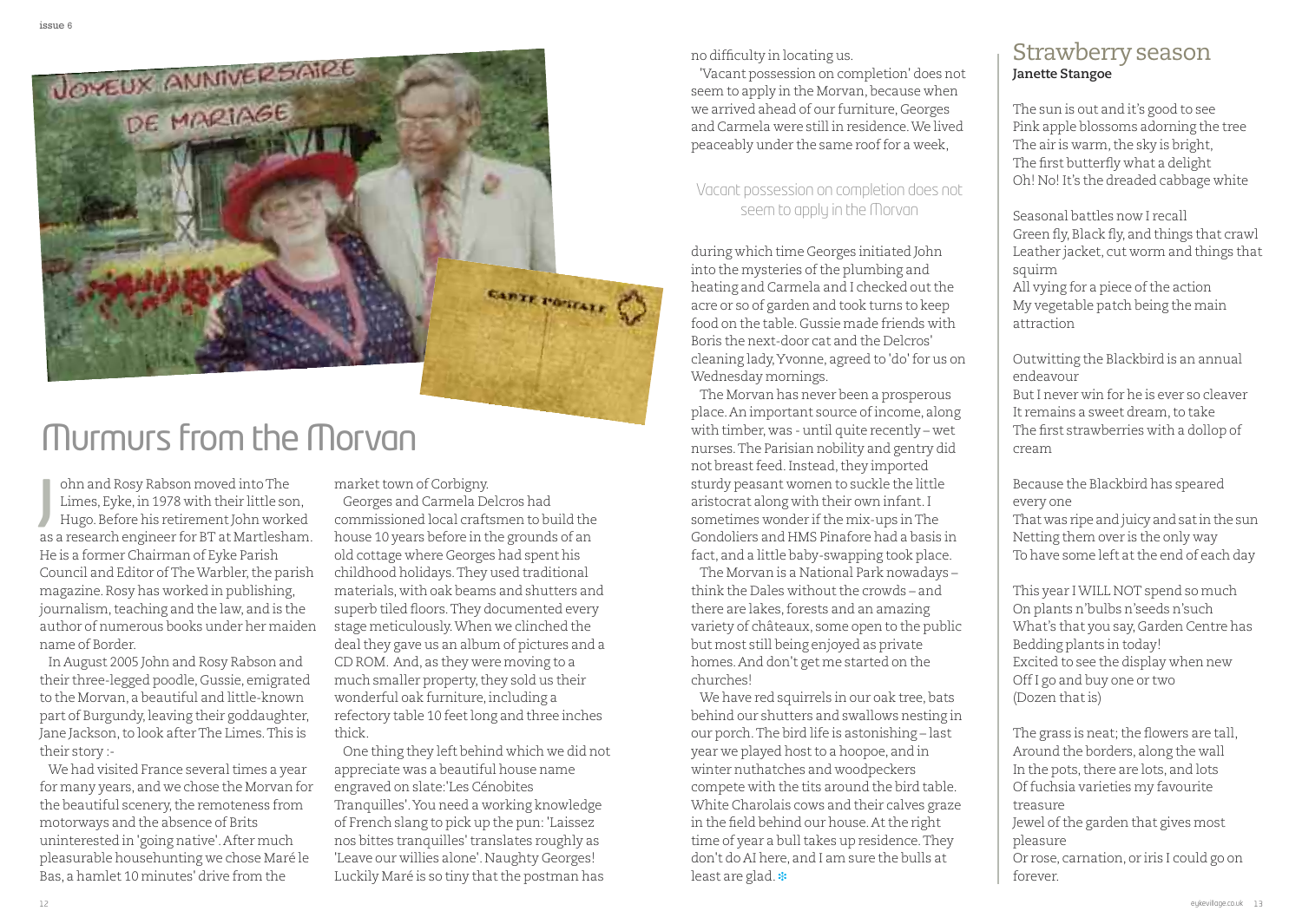





Visit [Eykevillage.co.uk](http://www.eykevillage.co.uk) for all pictures from this edition, plus a downloadable pdf version of all editions

## **George Utting**

**The Mole Man**

George Utting is one of a dying breed.Born and raised in Norfolk, at the tender age of 10 his grandfather taught him to catch moles in fact George was not strong enough to successfully set the traps!

"In those days you could get sixpence for a good moleskin," George said."We used to skin them and tack them to a board to dry. The skins were sent to a company in Wisbech who made them into moleskin waistcoats. Sixpence was a lot of money in those days."

George left school at 15 and started work on an estate in Norfolk.Catching rabbits and trapping moles was all part of the gamekeepers job.He eventually moved from Norfolk to work as under manager on an estate in Hertfordshire, where he met his late wife.He then moved to an estate in Surrey as gamekeeper, after which he took a job

driving for Securicor and stayed with them for 20 years, continuing mole catching in his spare time.

By now George was building something of a reputation so was asked to clear the moles on Suffolk Show Ground prior to that year's Suffolk Show.

He was approached by Look East who wanted to film him in action. George took a day off sick from Securicor, filmed for Look East then was told that he would be on TV that evening at 6.30pm.Well, you can guess the rest – his boss saw him on television and George resigned on the spot – before he could be sacked!

He then had to go to college to become an 'official' mole-man."It was a joke really," George said. "They taught us all the wrong things,like wearing rubber gloves – moles

love that. Well I just went along with it to get my piece of paper then carried on in my own way. People don't realise that moles are smart they can smell things like rubber gloves,nicotine,dogs even, soap on your hands and won't come near.I rub my hands in the mole heaps, dirty them up a bit, then the moles can't smell me."

Moles live six inches to two feet underground, perhaps 3 feet in sandy soil. If the weather is severe they will go deeper, conversely should the weather be very dry they have great difficulty digging.All in all, moles prefer it to be wet. "Never put a hose pipe down the run hoping to drown them, they'll love that." George told us."They often push the traps out of the ground or fill them up with soil, they are smart little creatures."

Moles have four or five young once a year.In the third week in May they build whatis called a fortress.This is basically a big heap forming an underground nestlined with grass and leaves.Moles have eyes but are virtually blind.They eat mainly worms, slugs and all manner ofinsects.

George has an uncanny instinct for knowing where to lay his traps.He always carries a poker-like instrument for prodding the ground to ascertain whether there is a run or not.

Should there be a run, plus a fresh heap, he digs out a small amount of turf with a special spade, sets his trap then covers it with turf and soil – it is essential that the hole be watertight.The following day he checks the traps – invariably he has caught his mole.

"There are many different traps on the market but many are no good. Some rust, some are just not constructed properly.You get to know the good from the bad. Windmills, sonic noise makers and gas pellets don't work either," George told us. "Save your money and get a good mole man." George is not as young as he was so now only traps moles for a few of his old customers.Butif you have great heaps on your lawn don't despair, George has schooled

his son in the art of mole catching and

George tells us he's good! **❉**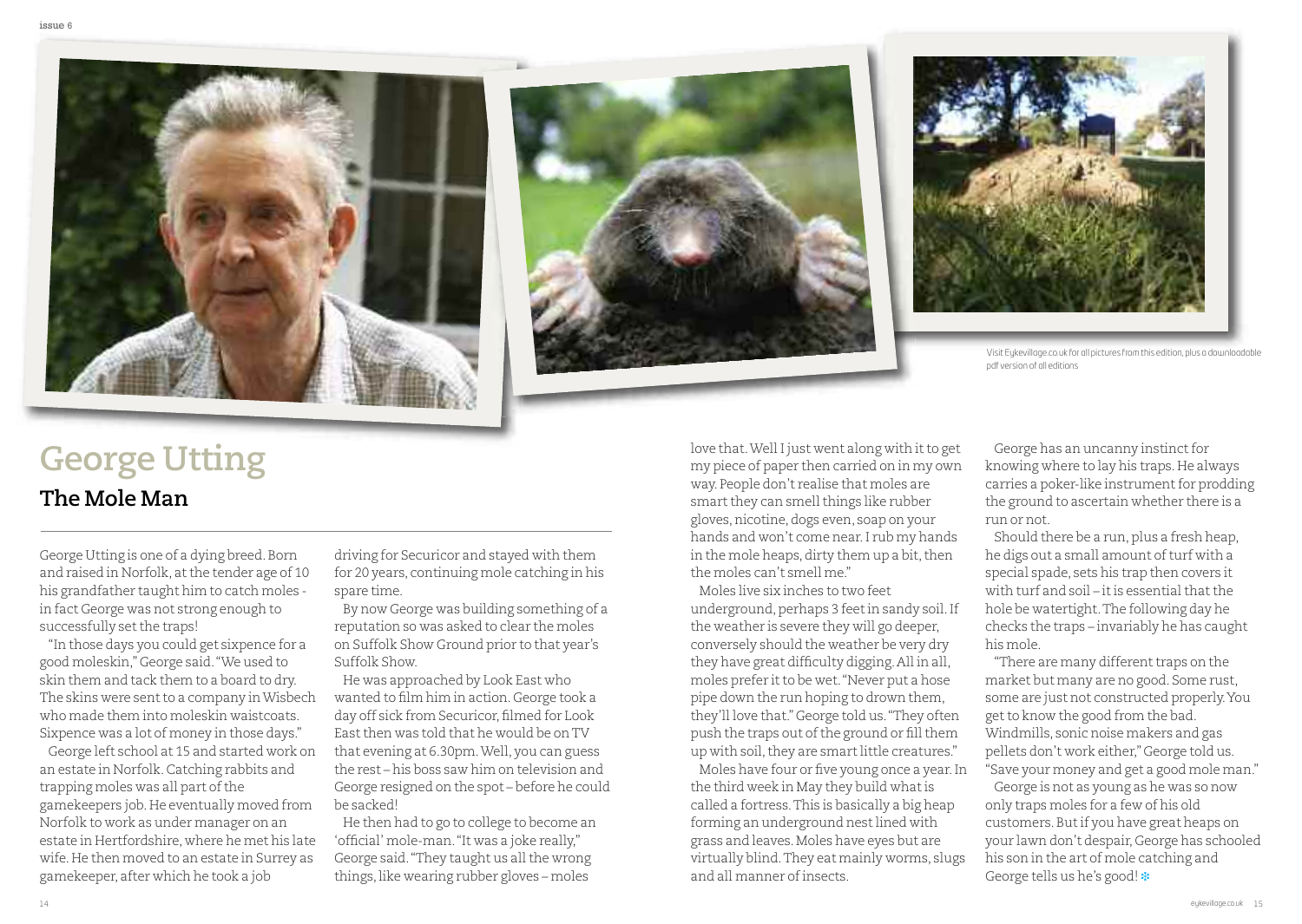

Give them a trim now and they should make new leaves forthe autumn

#### **Glorious Gardening Clive Boot**

fficially summer will not run its course until the end of the third week of September but we gardeners know many plants are showing signs of having **O**already run their course and the garden is starting to look a little tired. Eyke is a rural area where many people work on the land and regard August as the first month of autumn – the first of the harvest months but few would now disagree that Augustis really regarded as a summer

month. However shortening days and a noticeable dew on

some mornings means sowing and planting and pre-winter operations are just around the corner.

Several plants will still be flowering from last month, especially if you have been dead heading.Dahlias, gladioli and many annuals will persist in flowering until falling temperatures check their vigour and the first sharp night frosts cuts them down. While flowers coming into blooms are fewer you

can still enjoy colchicum, cyclamen, Nerine and the glorious variety of Asters.

It's a good time to transplant and most spring and early summer flowering border plants will stand being transplanted and don't forget to divide and re-establish overcrowded clumps including polyanthus if not already done so.It's also a good time to revive some of the border bushes such as Red Robin (Photinia) and Pittosporum. Give them

a trim now and they should make new leaves for the autumn. Plant bulbs in earnest

as we go through into

the autumn, narcissus, iris, crocus, chionodoxa, all at a depth of about twice their own length and also crown imperials (Fritillaria) about 6" deep in good soil, though as I've previously mentioned, watch out for scarlet lily beetle in the spring.. I have already moved my pansies and have taken cuttings for next year, along with penstemmon.

Although you can take rose cuttings if you want to try propagation – and the older varieties will strike more readily – it takes about two years before you see a flower – not a problem if you have a nursery bed atthe back of the border. Keep black spot in check with fungicide or sulphur dust and gather and burn infected fallen leaves.

Going back to bulbs, some readers have asked for advice regarding blind bulbs.If they have been in the ground for five plus years and are not flowering – dig them up! However if they are naturalized under trees a regular low nitrogen feed (Tomorite or similar) should improve flowering.The main cause of blindness is dry weather in the



autumn and if they are under trees this could make matters worse.Usually it's a question of bulb age and often it's better to replace than try and save.

Talking about replacing – sadly this will be my last gardening article as we are intending to move from the area.

During the summer I had the good fortune to visit Sudbourne Flower Festival and noted a poem I'd like to share with you by way of closure ofthis particular plot. So having cleaned, oiled and hung up my spade and fork…here itis:

As you sit on the bankside, or lie prone under the garden trees,

Or sprawl wetlegged by the pond or garden stream,

The Great Door, that does not look like a door, opens.'

With apology to Stephen Graham. Continued happy gardening. **❉ Old Adam**







#### **GENERAL BUILDERS AND PROPERTY MAINTENANCE**

Brickwork, Roofing, Plumbing, Carpentry, Paint ing and Decoratino, Purpose made Joinery

A comprehensive service - no job too small

Webste www.houchel.com Email: enquiry:hour:heli@btirtemer.com

#### **WOODBRIDGE** 01394 38 38 38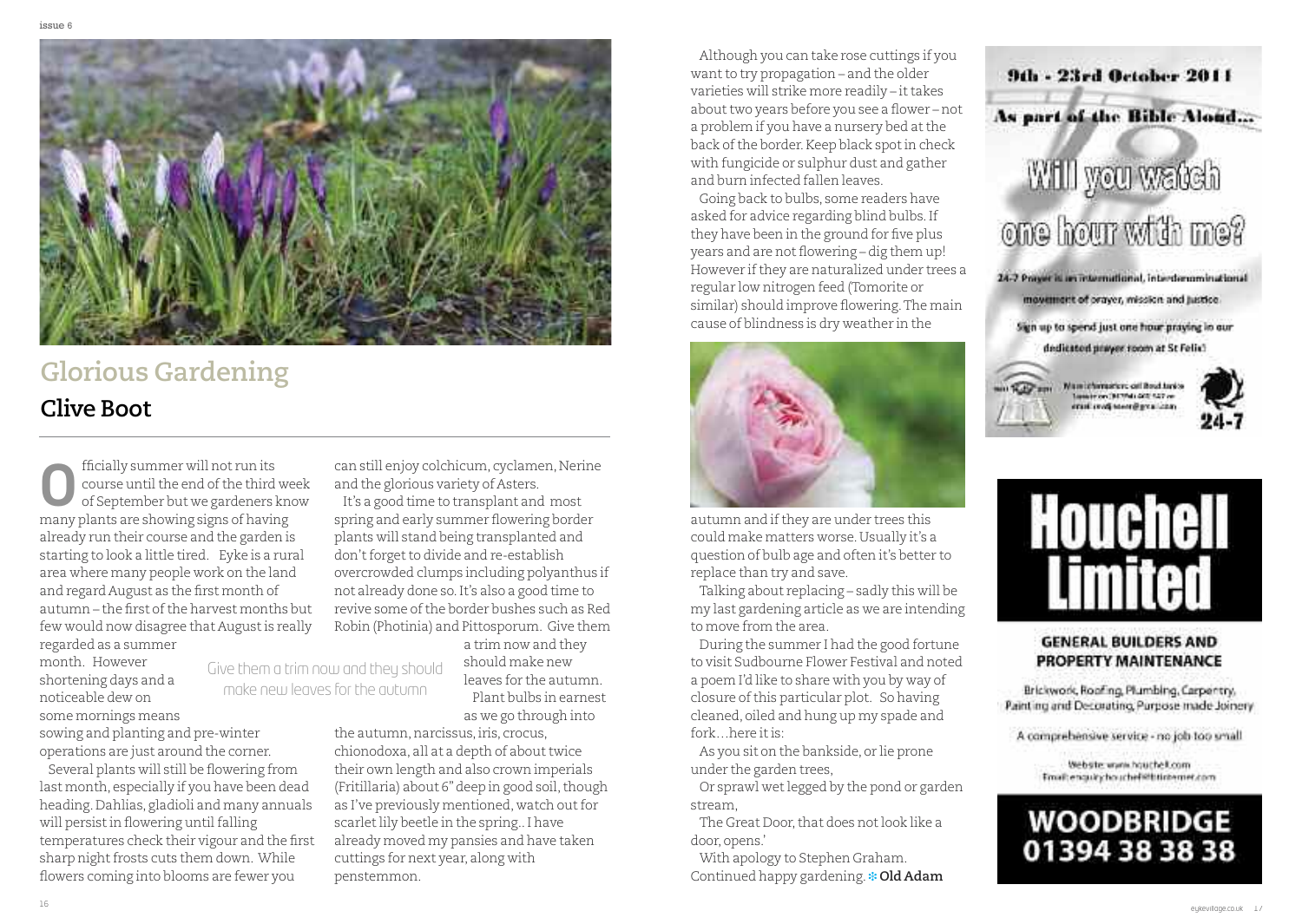# **Parish Council update**

Eyke Parish Council,now over three months into its new four year term, has had a very busy time, and the two new councillors must have certainly felt they were thrown in at the deep end. One of them has already attended a workshop organised by the Suffolk Association of Local Councils for new councillors, and the other is booked on a similar course in October.The big issue has been formulating a response to the planning application for Bentwaters Parks, which has involved extra meetings at Suffolk Coastal District Council offices, as well as ad hoc parish council meetings.Behind this, of course, there has been a great deal of paperwork to consider in preparation.Atthis stage, the only thing we can be sure of is that whatever the outcome when the application is considered at Suffolk Coastal, and however our village is affected now, or in the years ahead, Eyke Parish Council will have done its very best to protect the interests of the community.

In the past few weeks, the PC has set up a village e-mail system, which it is hoped will prove an effective way of passing information to subscribers.By simply going to www.eykevillage.info anyone interested can elect to receive any or all of parish council agendas, minutes, planning information, county or district council information and matters of general interest. Modern technology is there to be used, and the parish council hopes this is a way of generating interestin its work.Thanks are

due to MikeTatum, who advised, set up and will run the system voluntarily. In July there was a meeting of representatives from various local parishes, including Snape,Campsea Ashe,Wickham Market, Eyke, Melton, Rendlesham, Bromeswell and Ufford along with District and County Councillors to explore the idea of working together on local issues and offering support and advice on individual parish problems. Parish Councils can often feel they are working alone, and the idea of a network such as this was taken up enthusiastically. Already the idea of organising a planning workshop for parish councillors, run by SALC in one of the village halls has been suggested.As the consideration of planning applications is one of the regular tasks of PCs,training in how to deal with them effectively would be a welcome skill.

The Annual Audit has been completed for another year: once the accounts are closed for the year at the end of March, and the internal auditor has cast his eyes over the accounts (thanks here to Mike Fisher), the completed documents have to be sent to the external auditor, for scrutiny. At any time, anyone interested can contact the clerk to ask to see the accounts, and all spending has to be agreed and minuted by the parish council.There are various notices to be publicly displayed over the course of the audit, and these can be found pinned up in the bus shelter, or on the notice board.

The only thing which had parish councillors puzzling and scratching their heads this year, was the request from the auditor to record a value for each of the parish's fixed assets.These assets were agreed to be the Rec, the car park, bus shelter, street lights in Church Lane, the village sign - and a lawnmower.Including a nominal value of £1 for the rec,this total came to £15062.00.I wonder how many years it will be before the Parish Council is asked to review this again, and what the total will be then?**❉ Jackie Pooley,Clerk to Eyke Parish**

#### **Foot problem?**

Treatment of corns, calluses, nails, verrucas etc

Home visits from a foot healthcare professional

Registered member of the British Association of Foot Health Professionals **elizabeth Gallina mCFHp mAFHp**

07920 292 377 01394 460 270 josgallina08@aol.com Linen Rise, Eyke Woodbridge







## JUST TILES

Mosaic Specialist **Mosaic Specialist Ceramic • Slate • Terracotta • Marble •**

Visit your Local Specialist

Smithfield, Melton, Woodbridge, Suffolk IP12 how much you can save! 1NH Tel: Woodbridge 01394 382 067